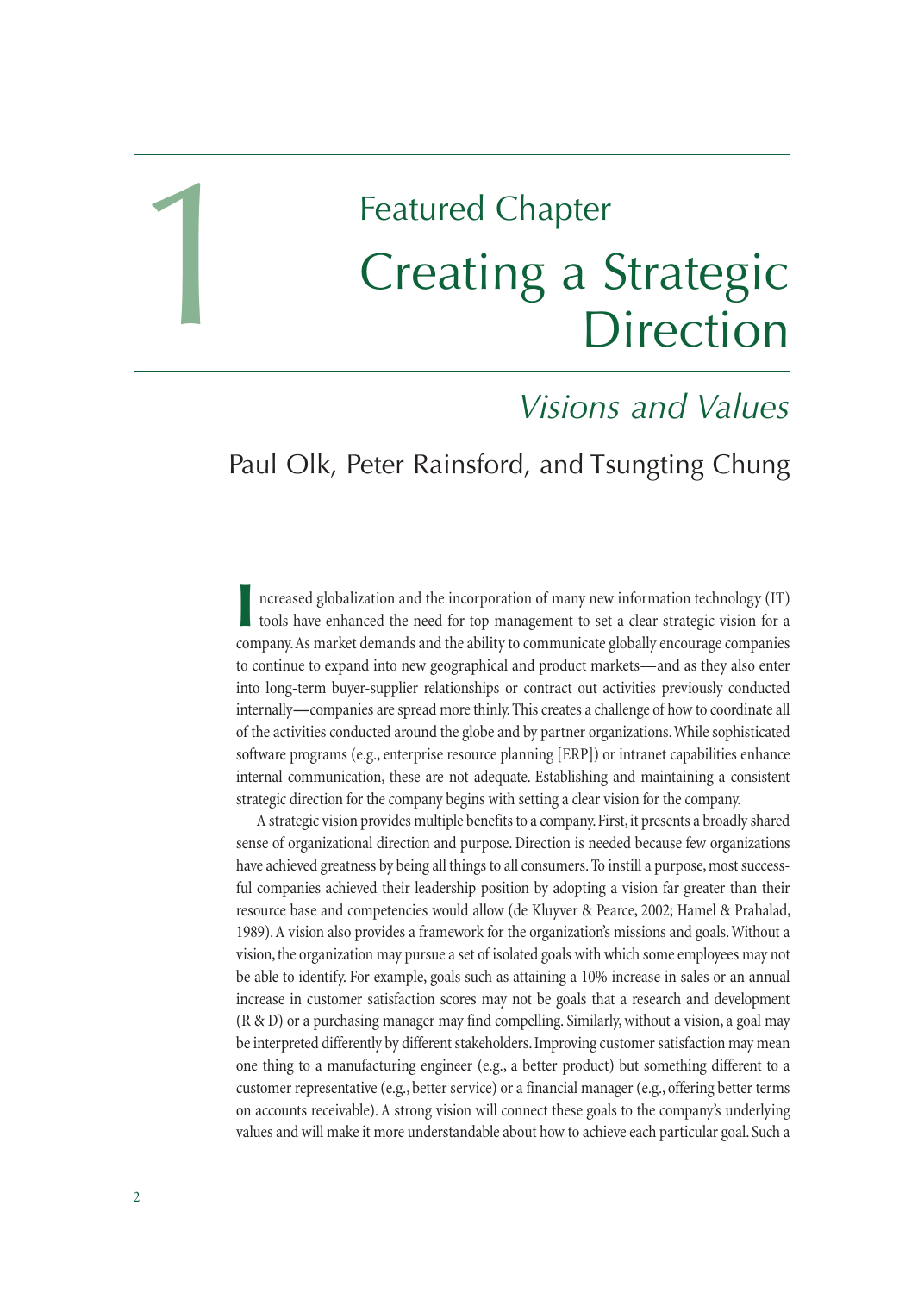#### **Chapter 1** Creating a Strategic Direction: Visions and Values 3

vision is essential for developing a strategy-focused organization and alignment within the company (e.g., Kaplan & Norton, 2000, 2006). Finally, a strong vision leads to enhanced communication, participation, and commitment by employees. As William O'Brien, CEO of Hanover Insurance noted, "[P]eople must share certain values and pictures about where we are trying to go. We discovered that people have a real need to feel that they're part of an ennobling mission" (Dess & Picken, 2000, p. 19).

While the benefits of a good vision are quite apparent and every business has some form of a vision—either implicit or explicit—not all vision statements achieve these benefits. According to Kotter (1996), an effectively worded vision statement should be, amongst other characteristics, graphic, directional, feasible, and easy to communicate. Those that do not will likely be considered bland, vague, overly broad, or generic. Collins and Porras (1991) noted,

Most vision statements are terribly ineffective at creating a compelling guiding force . . . They don't grab people in the gut and motivate them to put forth their best efforts toward a compelling goal. They don't mean something to people all up and down the organization. . . . they usually are nothing more than a boring stream of words. They are not compelling, nor are they exciting. They're not clear, crisp and gut-grabbing. (p. 31)

The challenge of creating a compelling vision begins with top management. John Seely Brown, former chief scientist for the Xerox Corporation, argued, "The job of leadership today is not just to make money: It's to make meaning" (Dess & Picken, 2000, p. 19). A clear and compelling vision, relentlessly communicated by a company's senior team, is crucial for building organizations that can respond to rapid changes in technology and markets (O'Reilly & Tushman, 2004).

The purpose of this chapter is to help hospitality industry professionals understand the importance of creating a strong vision for a company. We do so by first describing what we mean by strategic vision and then describing how it relates to a company's values and mission. Next, we focus on ways top management can develop a vision and finally conclude by addressing how top management can spread this vision throughout the organization to create strategic direction.

## **\_\_\_\_\_\_\_\_\_\_\_\_\_\_\_\_\_\_\_\_\_\_\_\_\_\_The Strategic Vision Concept**

Many managers report being overwhelmed by the concept of a strategic vision. While they know a company should have one, they are often confused by how to develop one and what constitutes a good strategic vision. Part of the concern stems from the multifaceted and sometimes daunting expectations for a vision. For example, according to Mintzberg, Ahlstrand, and Lampel (1998), a good vision is both inspiration and a sense of what needs to be done. It is something that is thought about and becomes a deliberate plan of action but also has to be flexible to allow for emergent actions as the actions evolve. Besides trying to meet these lofty and somewhat dichotomous goals, confusion about strategic vision exists because actual vision statements vary considerably and may be as general as a dream of the future or as detailed as a specific goal.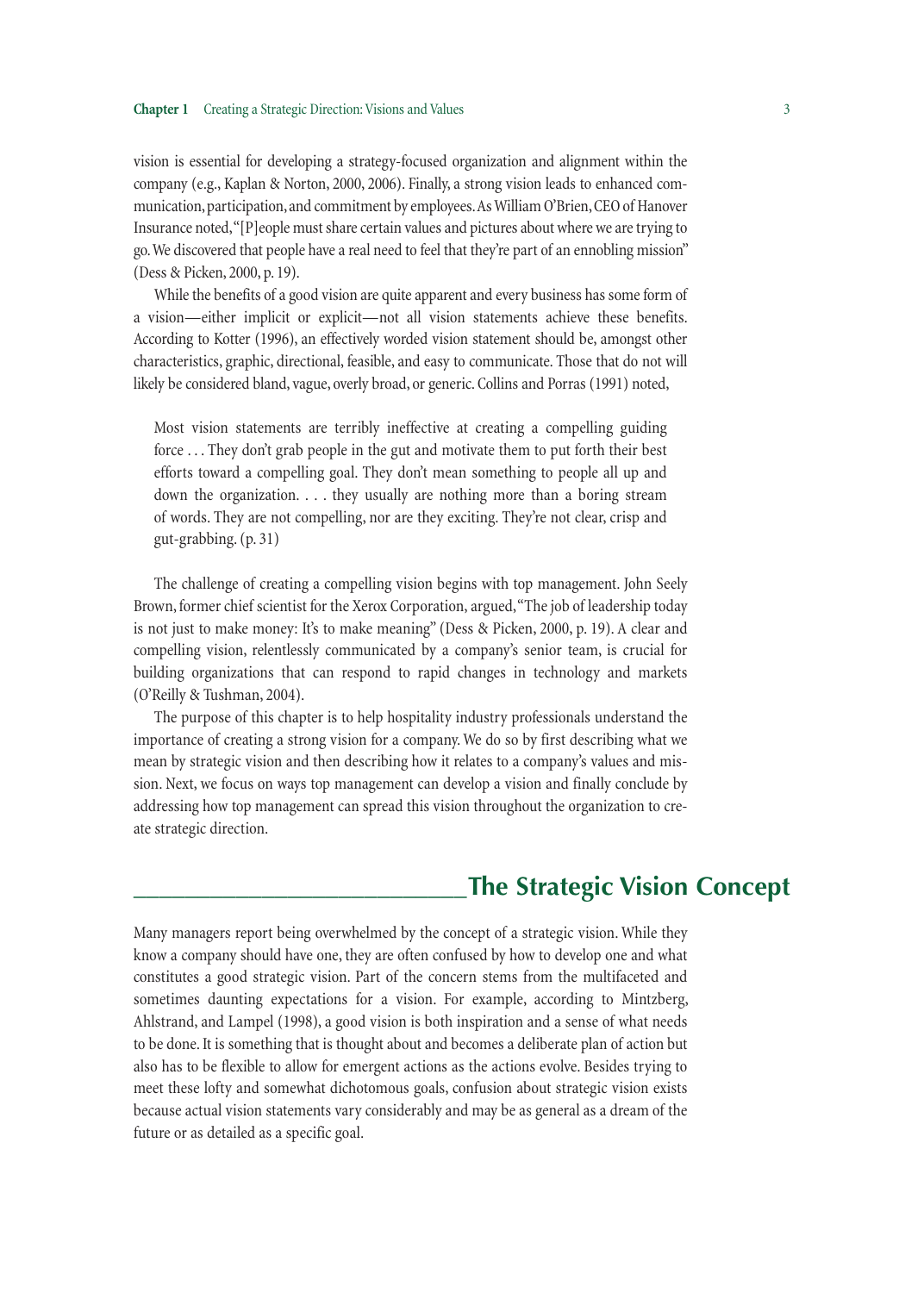The confusion exists, in part, because in practice the concept of a strategic vision is multifaceted. Mintzberg et al. (1998) identified three primary tensions, or six types of "seeing" listed in Exhibit 1.1—that capture ways managers have related setting a strategic direction as different forms of seeing. The first tension is between "seeing ahead" versus "seeing behind." While often management may be tempted to envision an uplifting future for the company, the company has to consider its current and past situation and whether it has the resources and capabilities to achieve the future vision. For example, a company that has routinely pursued a low cost strategy in hotel management will not easily be able to pursue a vision of becoming a full service provider for high-end hotel customers. The Motel 6 commercials featuring Tom Bodett are an excellent example of managing customer—and employee—expectations. The commercials indicate what you won't get (i.e., a fancy lounge, a gourmet dining room, or a grand lobby) and what you can expect (i.e., a clean room at a reasonable price provided by a friendly staff) followed by the tagline, "We'll leave the light on for you!" An attempt by Motel 6 to get into the luxury segment of the hotel market would probably be met with failure since the company does not have the core competencies to market or operate that type of property. Furthermore, the existing customers would not have a clear understanding of the product.

#### **Exhibit 1.1** Three Tensions in Defining a Strategic Vision

- Seeing Ahead Versus Seeing Behind
- Seeing Above Versus Seeing Below
- Seeing Beside Versus Seeing Beyond

The second tension is between "seeing above" versus "seeing below." Seeing above involves connecting the day-to-day activities to the big picture, while seeing below involves the need to know all the facets of a business. In finding a "diamond in the rough" strategy, management will have to submerge itself into the details of the company and become intimate with all of the company's operations. Ray Kroc, a food service equipment salesman selling the Multimixer milk shake machine across the country, became intrigued when he saw the business volume that was being generated by Mac and Dick McDonald at their burger restaurant in California (for a detailed description, see Kroc, 1977). Kroc quickly partnered with the brothers and started his own McDonald's in 1955 in Illinois. In 1961, Kroc bought out the brothers for full rights to the McDonald name. As he franchised the concept to others, Kroc became a stickler for details and wrote extensive training manuals for his franchisees. He even developed Hamburger University to provide franchisees and employees with exacting standards about how things were to be done. Similarly, Jim McLamore and his partner, Dave Edgerton, saw an opportunity to capitalize on the hamburger boom that McDonald's was experiencing by making a better product and streamlining production. Rather than grilling their burgers, they used a continuous belt "flame-broiler" that broiled the hamburgers on both sides to produce a tastier and juicier product. They later shortened the name of their Florida company from Insta Burger King to Burger King (McLamore, 1998).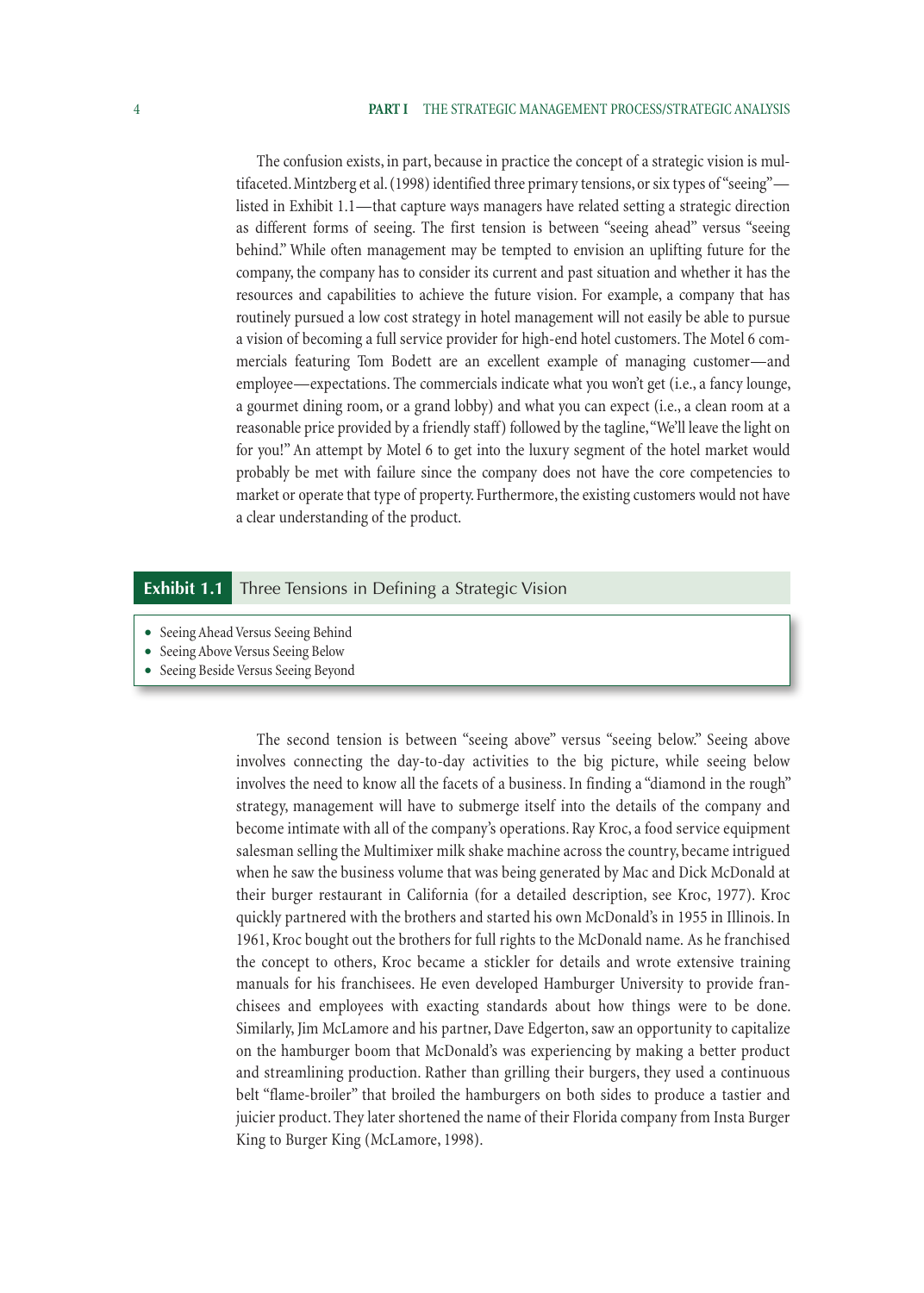Finally, Mintzberg et al. (1998) observed that some vision discussions note the importance of "seeing beside" versus "seeing beyond." Seeing beside involves managers thinking creatively or differently about a problem, such as envisioning online booking for hotels in the early stages of the Internet. Seeing beyond is considering an unexpected future or where there is a discontinuity in the marketplace. This might involve a company anticipating that a current product or service will no longer exist but will be replaced by an unrelated one. For example, when Apple introduced a legal Internet music downloading service, this changed the unit of sales from a complete CD to a single song.

Howard Johnson was "seeing beside" when he provided the first premium ice cream to customers by using his mother's recipe (with twice the normal amount of butterfat) and developing a "gourmet" hot dog by cutting the ends off, slicing the hot dog down the center and then grilling the hot dog in real butter and serving it on a grilled, buttered roll. Realizing that he was unable to open enough restaurants to meet demand—and realizing the opportunity to provide roadside restaurants for the growing traveling public—Johnson developed the franchise system to grow his business. It was Johnson's franchise system that Ray Kroc used so successfully years later to grow the McDonald's chain. Unfortunately, Johnson didn't see beyond as well. The gas crisis in the early 1970s and the growth of the quick service restaurant (QSR) market led by McDonald's resulted in customers abandoning Howard Johnson's restaurants. Within a short period of time, Howard Johnson's went from being the world's largest restaurant chain to a company with fewer than a dozen units (McLamore, 1998).

J. Willard "Bill" Marriott provides an example of seeing beyond when he traveled through Washington, D.C., in the summer and realized that there was a need for relief from the heat and humidity. He obtained an A&W Root Beer franchise and returned to Washington to open a nine-stool root beer stand. He quickly realized that the business was too seasonal to be an economically profitable venture, so he added food to provide for year-round clientele (O'Brien, 1977). In an example of developing "strategic intent" (Hamel & Prahalad, 1989), the company set out to meet an ambition that was beyond its current resources and capabilities. The business grew into Hot Shoppes and eventually included in-flight airline catering and hotels.

Mintzberg et al. (1998) also noted that there is a seventh type of seeing: "seeing through." This is top management's responsibility for taking the six different types of seeing and seeing the entire vision through to completion.

An example of top management engaging in these various forms of vision is when Michael Eisner became CEO of Disney (Eisner, 1998)*.* The company had struggled for several years before he joined in 1984 with the directive to revive the company. In setting the company on a new course, he and his management team balanced many of these vision tensions. In displaying seeing ahead and seeing behind, they recognized the value of the history of the company and its film library and sought to develop not only new movie and television material but new outlets for the existing material, such as home videos and cable and eventually the Internet. Seeing below was important as the company continued to pay attention to details, such as how the cleanliness and efficiency of its theme parks helped to build the quality of the customer's overall Disney experience, and seeing above focused on the company's recognition of linking together the theme parks, the movies, the cable networks, and the merchandising. Seeing beside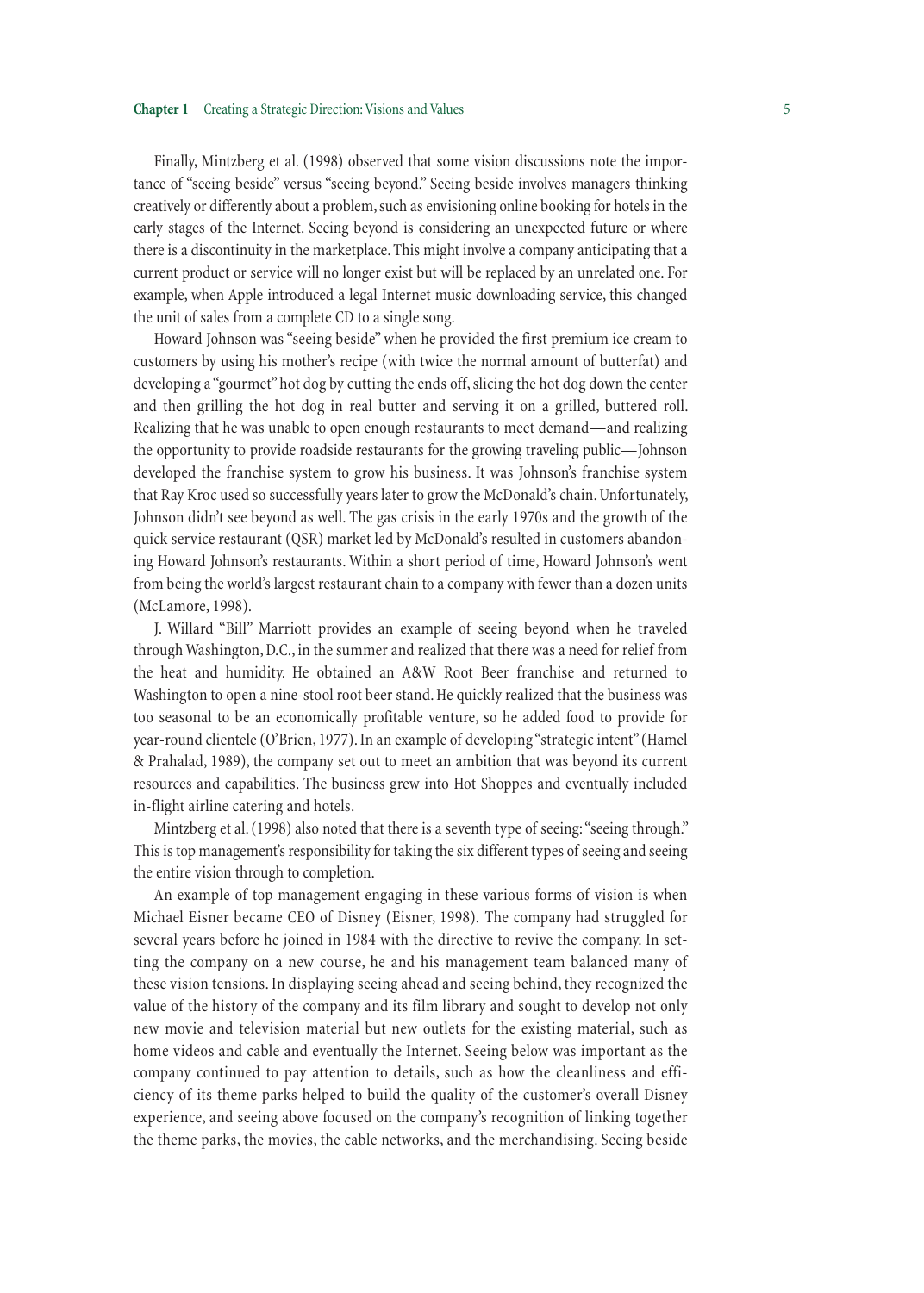and seeing beyond became a continual effort in an industry that requires balancing creativity and fiscal control. For example, the company routinely held "gong shows," where in creative meetings, managers were encouraged to suggest their most unlikely or outrageous ideas, knowing that most would be "gonged" as not good. These sessions helped to encourage workers to use more imagination and not just suggest safe or familiar ideas, leading the company to initiate new efforts such as Disney-themed retail stores and to create Broadway shows based on their characters (e.g., *The Lion King*). Finally, all of these visions were unified by seeing through to Disney's brand name, each of these efforts working to enhance Disney's image as an international entertainment conglomerate. Although Eisner left Disney in 2005, the vision set forth produced considerable growth and financial success for the company.

We recognize the various dimensions of the concept and offer our definition of strategic vision as the shared understanding of a realistic, credible, attractive future for the company and how it must change. In addition, a good vision will consider the past and the future, will attend to the big picture but also understand the details of the company, will reflect creative as well as discontinuous possibilities, and will be something that top management can implement. Having identified the multiple facets of a company's vision, we now turn to how a vision is related to a company's values and mission.

## **Connecting a Vision to Values and Mission\_\_\_\_\_\_\_\_\_\_\_\_\_\_**

It is important when establishing a vision to connect with the company's values and its mission. Collins and Porras (1991) argued that an organizational vision consists of two major components: a guiding philosophy and a tangible image. The guiding philosophy comes from the core beliefs and values of the company. Often these beliefs and values are established by the founders of the company. For example, W. L. Gore & Associates, the maker of GORE-TEX and other products based upon the polymer polytetrafluoroethylene (PTFE), established from the onset its values of informality, innovation, and empowerment. Bill Gore, the founder, established a "flat lattice organization" with no chain of commands or predetermined channels of communication. Rather, the work takes place through teams, and employees are guided by key underlying principles. W. L. Gore & Associates continues to focus on innovation and in 2009 was named by the magazine *Fast Company* to its list of the world's 50 most innovative companies. This emphasis on innovation is revealed in its vision to be "a provider of unique, innovative, best-in-class, high value, high quality products that consistently do what we say they do" (Funding Universe, 2010). Similarly, AES Corporation, a global energy company, established early on its values of integrity, fairness, social responsibility, and fun (AES Corporation, 2009).

Conrad N. Hilton instituted the concept of treating his customers as "guests" and asking employees to treat customers as if they were guests in their home. Thus, after World War II when there were not enough hotel rooms to meet demand, Hilton encouraged his employees to help people find alternative accommodations if they wanted a room at a Hilton hotel and there were not any rooms available. Hilton felt that such service would cause the individual to go to a Hilton hotel first when they needed a room in the future. Hilton also felt it was important to meets the guest's needs, even if his or her room were not yet available. Thus, he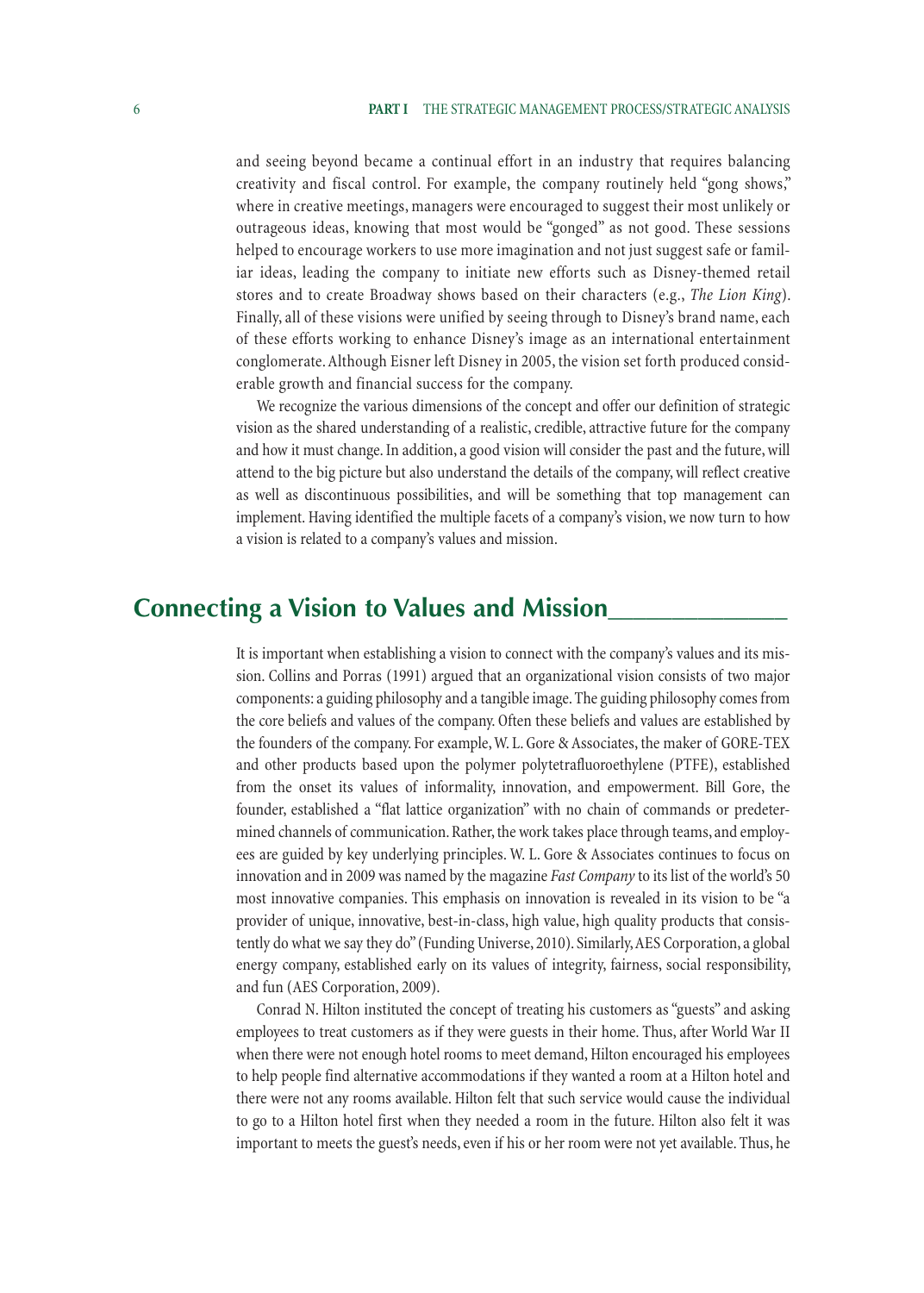#### **Chapter 1** Creating a Strategic Direction: Visions and Values 7

provided messages and a changing area with a shower for guests who arrived before their room was available.

Bill Marriott preached that if he "takes care of his employees, they'll take care of the customers" (O'Brien, 1977, p. 8). Among other things, he paid the top wages in the industry and practiced what he preached. The culture permeated his entire organization (O'Brien, 1977).

Such core beliefs and values lead into a purpose statement. According to Collins and Porras (1991), this is a one- or two-sentence meaningful and inspirational statement that captures the soul of the company. While a company's purpose may not be unique and may take effort to develop, it will be a motivating factor in attracting some individuals to the company and repelling others who would not fit.

The guiding philosophy leads to a tangible image. While the values and beliefs as well as the purpose that make up the guiding philosophy may not always be articulated, the components of the tangible image—the mission and a vivid description—are more apparent. The mission statement consists of a clear and compelling goal that seeks to unify the business. It should have an expected finishing point but also serve to stretch the members of the business and to be challenged. An ideal mission statement should contain "big, hairy, audacious goals," or BHAGs. This statement is then translated into a vivid description. This may be a colorful phrase, a powerful image, or a metaphorical story that conveys the company's passion, emotion, and conviction for its vision to stakeholders.

## **\_\_\_\_\_\_\_\_\_\_\_\_\_\_\_\_\_\_\_\_\_\_\_\_\_\_\_\_\_\_\_\_\_ Developing a Vision**

Developing a vision, as we noted, is a primary responsibility of top management. Robert L. Johnson, the founder of Black Entertainment Television (BET), argued that the role of a corporate leader is to have a vision, articulate that vision, and then give the people the resources and direction to fulfill that vision (Lapchick, 2004). In his situation, Johnson espoused the vision of having BET become the preeminent African American entertainment company in the world. Because this was clearly understood, employees bought into it and the company was able to grow successfully. Important in this process is that top managers do not have to feel that only charismatic leaders can develop such a vision (Collins & Porras, 1991). Since a vision is a shared understanding of a desirable future, it is not only top managements' responsibility. While top management starts the process, it is typically an iterative one involving many levels in the organization.

For those managers who may find it more difficult to develop a vision, fortunately there are a few techniques that can facilitate the development of a strategic vision. Three such efforts are the core capabilities matrix (Schoemaker, 1992), cognitive mapping (Cossette, 2001), and strategy canvas (Kim & Mauborgne, 2002). While there are notable differences among the approaches, they have in common that each begins with top management reflecting upon or, through discussions with one another, analyzing the demands of the competitive environment. In some approaches, this may involve trying to create scenarios of the future of the industry while others commence with creating a detailed listing of industry key success factors. This is followed by a detailed description of the company's core competencies and may include a comparison with primary competitors' competencies. Typically these are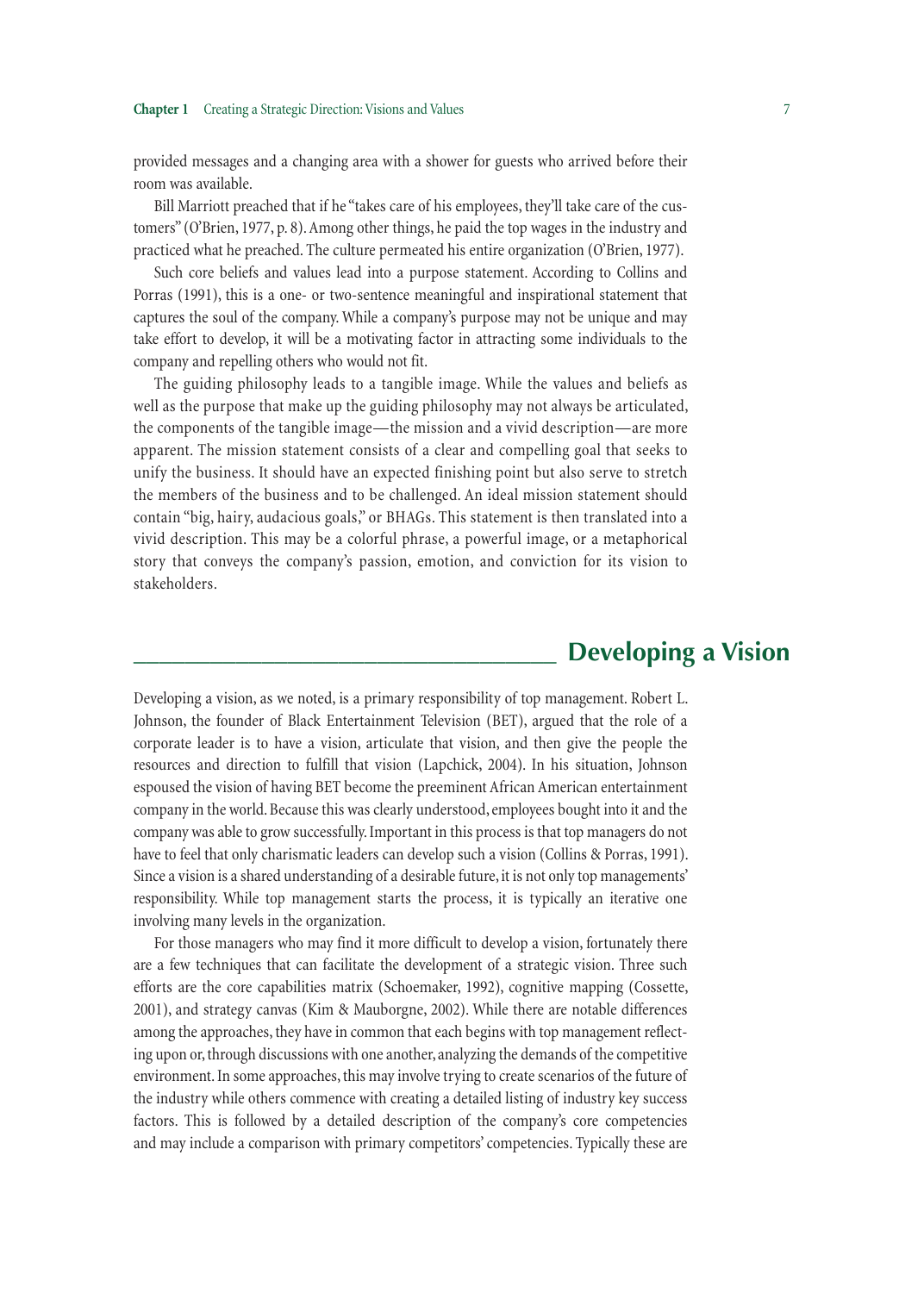presented in a visual format: a matrix of the capabilities needed for different business segments under different scenarios, a drawing that compares a company to competitors on key success factors for an industry, or a cognitive map drawn by a trained consultant. Through discussions, reflections, and even software programming, these representations are analyzed with a goal of clarifying what competencies the company has that are important across different business segments, that are unique to the company, and how various competencies might be related to one another. The final result from any of these three approaches should be a clearer indication of the company's current situation and a vision of where it should go and the changes that need to be made to attain this vision.

Ray Kroc realized that the key success factors for the QSR industry were quality, service, cleanliness, and value. He not only reinforced these ideas at all levels of McDonald's but he also used the words in advertising to promote the restaurants. Jim McLamore, cofounder of Burger King, suspected that he could gain a competitive advantage over the absolutely uniform standards Ray Kroc was setting at McDonald's by offering his customers the option of customizing their purchase. Like Kroc, McLamore used advertising to inform his customers and developed the "Have it your way!" advertising campaign.

Consistency and uniformity are not only core competencies needed in the restaurant industry but are also core competencies needed in the hotel industry. Howard Johnson started a chain of Howard Johnson Motor Lodges to provide the traveling public with a consistent lodging product, and Kemmons Wilson quickly followed suit by developing the Holiday Inn concept. Ramada soon followed, and all three chains flourished. Bill Marriott took the concept a step further when he realized there was a need for consistent quality and service levels in full-service hotels, and he started the Marriott hotel chain (O'Brien, 1977).

#### **Creating a Shared Vision \_\_\_\_\_\_\_\_\_\_\_\_\_\_\_\_\_\_\_\_\_\_\_\_\_\_\_\_\_**

Once top management commences the process of developing a strategic vision, it is essential that the company as a whole embraces and pursues the vision. The goal is not just to create a strategic vision but to create strategic thinking by the entire organization and to move from a vision of the leader to a visionary organization (Collins & Porras, 1995). Creating a shared vision has been defined as one of the key disciplines managers should work on in developing a learning organization (Senge, 1990).

Domm (2001) addressed the problem that top managers too often overlook this step and assume employees not only share the same vision for the company but also know how the vision is linked to operational actions. Drawing from interviews with managers in a variety of companies, he argued that managers need to understand the linkage from vision to goals to operational performance and to rewards. He also argued that they need to engage employees in discussing progress and their needs in working toward the vision. Specifically, he recommends the following seven actions:

- Articulate the organization's vision clearly and continuously.
- Make certain the employees accept and believe the vision.
- Place the vision and associated strategy into a larger industry and business context.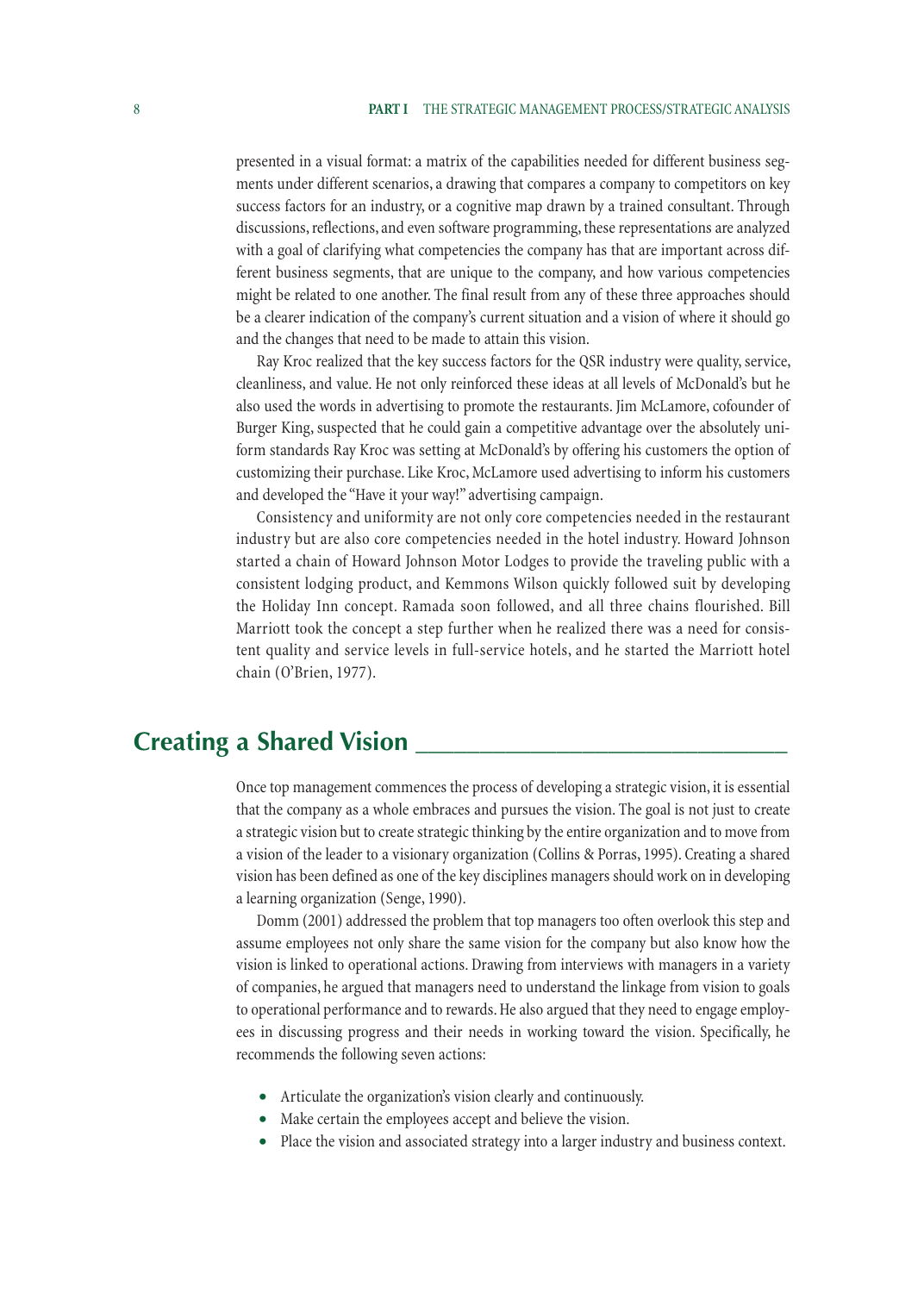#### **Chapter 1** Creating a Strategic Direction: Visions and Values 9

- Set achievable goals that keep the organization focused on the target.
- Tie each subgroup and employee to the vision by relating operations to the vision.
- Make certain that employees are rewarded for activities that move the firm toward realizing the vision.
- Make the vision a passion. Be passionate about the vision.

Probably the person who best exemplifies all seven of these attributes is Herb Kelleher, cofounder of Southwest Airlines. Kelleher envisioned his competition as the automobile and his potential customer as nonfrequent flyers. Thus, he developed an airline that was not only inexpensive but fun to fly. Kelleher was certainly passionate about his vision and made certain that the vision permeated the entire organization. The fact that Southwest reinvented the airline industry and that it is the only major carrier that rarely has losing quarters certainly proves that his methods and vision work.

Howard Johnson, Ray Kroc, and Jim McLamore used franchise agreements and detailed standard operating procedures (SOPs) to convey to a variety of stakeholders exactly what they wanted to accomplish and how they wanted to do so. Dave Thomas, founder of Wendy's, used television advertising extremely effectively to accomplish the same thing.

In addition to getting employees to buy into the vision, it is also important that external constituents support the vision. Hatch and Schultz (2001), in their discussion of corporate branding, explore how to manage a gap that may exist between a company's vision and its stakeholders' image of the company. Such a gap exists when managers do not listen to key customers, suppliers, or partners. Top management should ask questions that help examine any potential gap between management and stakeholders: Who are our stakeholders? What do our stakeholders want from our company? Are we effectively communicating our vision to our stakeholders? Addressing these actions and questions will determine if the vision will likely spread to all employees and to external stakeholders and, if not, this will likely suggest changes needed to ensure broader support for the strategic vision.

Hatch and Schultz (2001) also provide an example of how Lego, the toy manufacturer, managed to narrow such a gap when it set out to reinvent the company. The process began when top management asked external experts to assess the company's overall image. They found out that the company had a strong image and encouraged Lego to see itself not as a company that makes toys but rather as a leader in the business of creativity and learning. This resulted in the company rethinking its vision. Brainstorming sessions, with top management as well as external experts and customers, led to a search for a vision that would be inspirational to the employees and the stakeholders. They developed the revised vision of becoming the strongest brand among families with children by 2005. A series of companywide seminars were launched to help spread the new vision. At the various seminars, employees shared their dreams for the company and for themselves. They also held sessions where employees participated in real-time problem solving. These efforts reduced the gap between the new vision and the culture by connecting the company's new vision to employees' personal goals and by employees accepting some of the responsibility for addressing the problems they faced in implementing this vision.

The Howard Johnson company was eventually sold and then split into two companies the restaurant company and the motor lodge division. Hospitality Franchise Systems (then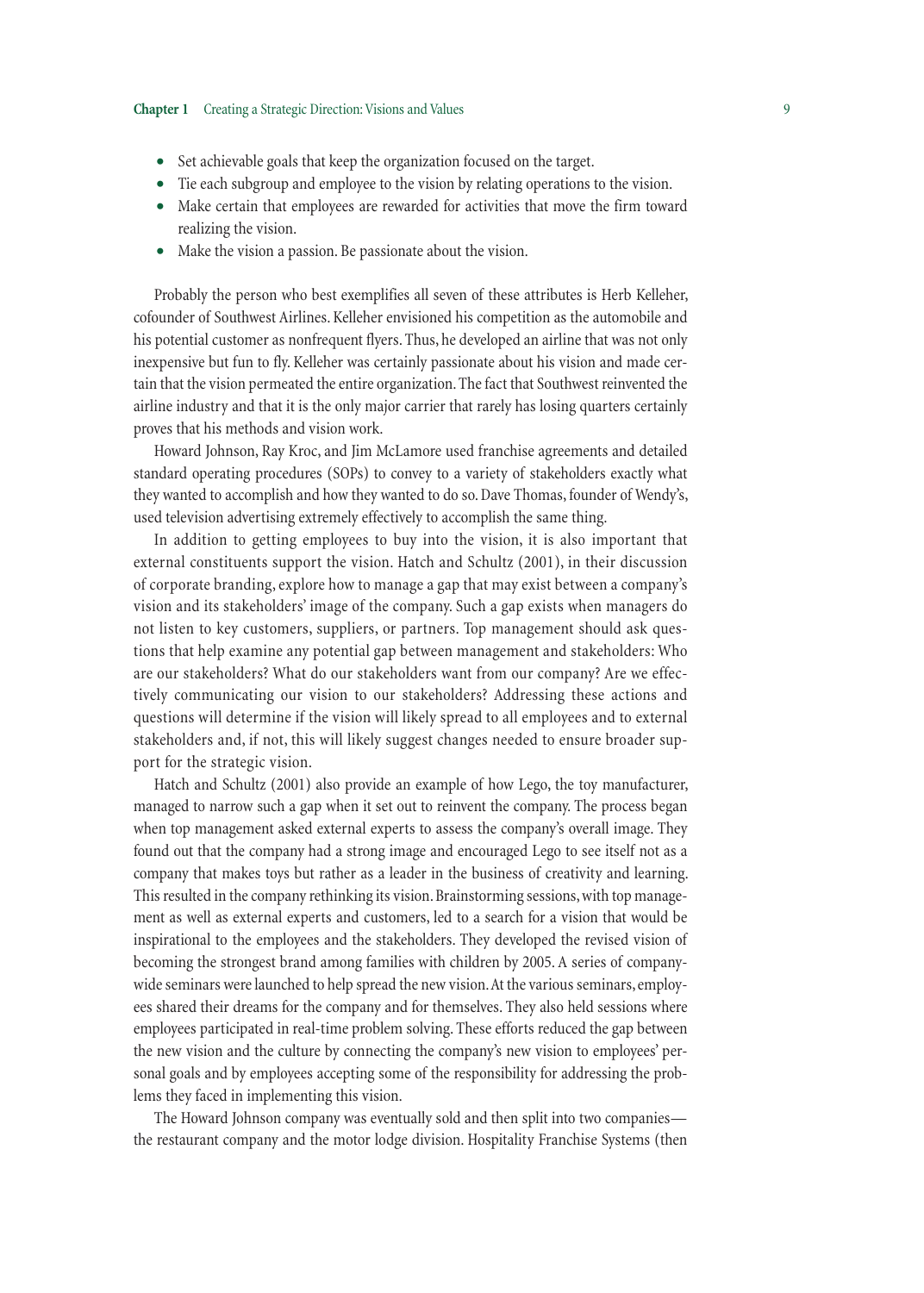known as HFS and now known as Cendant) ended up with the ownership of Howard Johnson's Motor Lodges. They did an extensive amount of research to assess the company and its brand image as the initial step of reinventing the company.

## **Commentary by Mr. James Chen of Janfusun Fancyworld \_\_\_\_\_\_\_\_\_\_\_\_\_\_\_\_\_\_\_\_\_\_\_\_\_\_\_\_\_\_\_\_**

Mr. James Chen is a board member of Janfusun Fancyworld. The park was established in 1990 by the Nice Corporation and is now Taiwan's leading theme park with approximately 2 million visitors a year. Janfusun Fancyworld takes up more than 60 hectares in central Taiwan and contains several theme park areas, including amusement rides, a water park, a children's indoor playground, and numerous shops and restaurants. On the grounds are also the Janfusun Prince Hotel and the Janfusun Outer District. The Janfusun Prince Hotel is a world-class resort hotel with conference and banquet facilities, restaurants, and a spa health club while the Janfusun Outer District provides nightlife activities for the family (i.e., dancing and singing performances, fireworks, light and water shows). Mr. Chen spoke with Professor Tsungting Chung about the company's mission and vision statement.

Our company's vision statement is "To be a number one, forever pursuing, and leading management team and to be an entertaining dream-making fulfilling service team." And our mission statement is "Providing an endless surprise to every visitor." Our vision and our mission statement developed from our underlying management philosophy, which focused on innovation and education as fun and on creating a healthy environment.

When we decided to create the company, we developed our vision and mission statement in a process very similar to what is described in this [chapter]. We spent time discussing our underlying philosophy and used that to create our vision for the company and then our mission. It took time to develop them, but once we wrote each down we have used them to guide our company's development. They guide both big decisions and smaller, day-to-day decisions. For example, the larger decisions of adding the Janfusun Prince Hotel and the Janfusun Outer District helped us appeal to additional customers. However, it also guided our decision on less expansive efforts, like adding multiple escalators so customers do not have to walk as much to reach some of the rides. Now customers who want to run can use the stairs while those who prefer to save their energy can take the escalators. These new services help us to deliver on our mission of providing more surprises to our guests as we seek to create fun for all, both young and old.

We make sure that everyone in our company knows our mission statement and vision statement. New employees hear the vision and mission statements in orientation videos, and these statements continue to guide us in our decision making about the direction of the Janfusun Fancyworld. We currently have not plans to change either, but if we did, a new statement would look very similar to our current ones. (T. Chung, personal communication, December 7, 2008)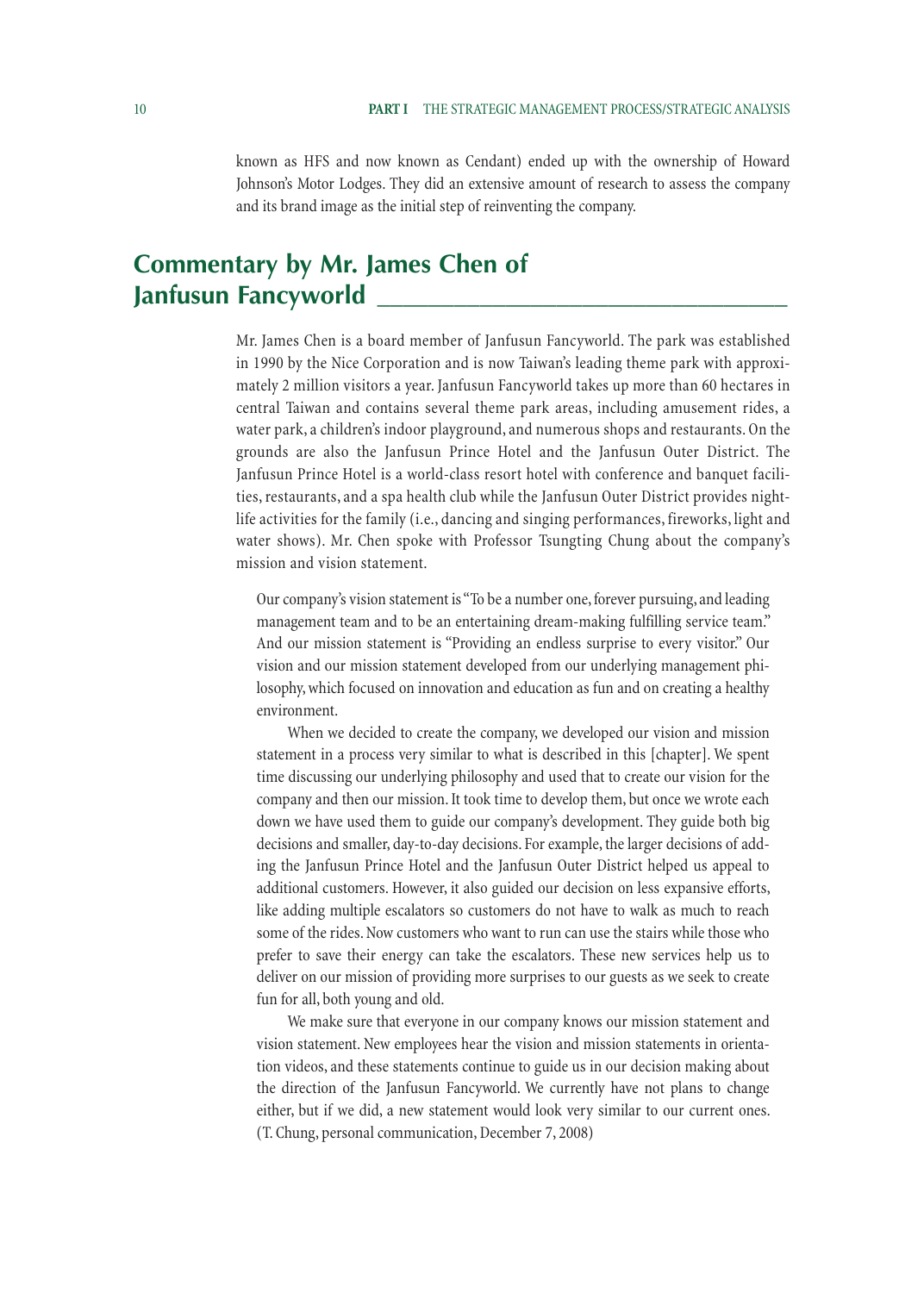#### This chapter focused on the importance of developing a strong company vision, the challenges of developing such a vision, and then spreading the vision throughout the company. Developing a vision is not something that can be done quickly or lightly. It requires considerable analysis and reflection by top management as well as communication with and feedback from—employees and external stakeholders. It also requires balancing between a number of different pitfalls such as between developing too pedestrian of a vision that is not inspiring and one that is too grandiose or unattainable or between a vision that is the personal passion of top management but is not shared by others. Further, managers must recognize that while a vision should guide a company's actions there has to be some flexibility in the vision to incorporate changes in the competitive landscape or in a company's competencies that may alter the value of the original vision. In summary, developing a clear strategic vision is one of the most important jobs of top management, but it is necessary but not sufficient for developing an organization that can compete in a rapidly changing environment. It is the first step but must be followed by the remaining elements of strategy.

## **\_\_\_\_\_\_\_\_\_\_\_\_\_\_\_\_\_\_\_\_\_\_\_\_\_\_\_\_\_\_\_\_\_\_\_\_\_\_\_\_\_ References**

- AES Corporation. (2009). *About us*. Retrieved from http://www.aes.com/aes/index?page=about\_us Collins, J., & Porras, J. (1991). Organizational vision and visionary organizations. *California Management Review*, *34*(1), 30–52.
- Collins, J., & Porras, J. (1995). Building a visionary company. *California Management Review*, *37*(2), 80–100.
- Cossette, P. (2001). A systematic method to articulate strategic vision: An illustration with a small business owner-manager. *Journal of Enterprising Culture*, *9*(2), 173–199.
- de Kluyver, C., & Pearce, J. (2002). *Strategy: A view from the top*. Upper Saddle River, NJ: Prentice Hall.
- Dess, G. G., & Picken, J. C. (2000). Changing roles: Leadership in the 21st century. *Organizational Dynamics*, *28*(3),18–33.
- Domm, D. (2001). Strategic vision: Sustaining employee commitment. *Business Strategy Review*, *12*(4), 39–48.

Eisner, M. (1998). *Work in progress*. New York: Random House.

- Funding Universe. (2010). *W. L. Gore & Associates, Inc*. Retrieved from http://www.fundinguniverse .com/company-histories/WL-Gore-amp;-Associates-Inc-Company-History.html
- Hamel, G., & Prahalad, C. K. (1989). Strategic intent. *Harvard Business Review*, *67*(3), 63–76.
- Hatch, M. J., & Schultz, M. (2001). Are the strategic stars aligned for your corporate brand? *Harvard Business Review*, *79*(2), 129–134.
- Kaplan, R., & Norton, D. (2000). *The strategy focused organization*. Boston: Harvard School Press.
- Kaplan, R., & Norton, D. (2006). *Alignment: Using the Balanced Scorecard to create corporate synergies*. Boston: Harvard School Press.
- Kim, W. C., & Mauborgne, R. (2002). Charting your company's future. *Harvard Business Review*, *80*(6), 77–83.
- Kotter, J. (1996). *Leading change*. Boston: Harvard School Press.
- Kroc, R. (1977). *Grinding it out: The making of McDonald's*. New York: Berkeley Books.

**\_\_\_\_\_\_\_\_\_\_\_\_\_\_\_\_\_\_\_\_\_\_\_\_\_\_\_\_\_\_\_\_\_\_\_\_\_\_\_\_\_ Conclusion**